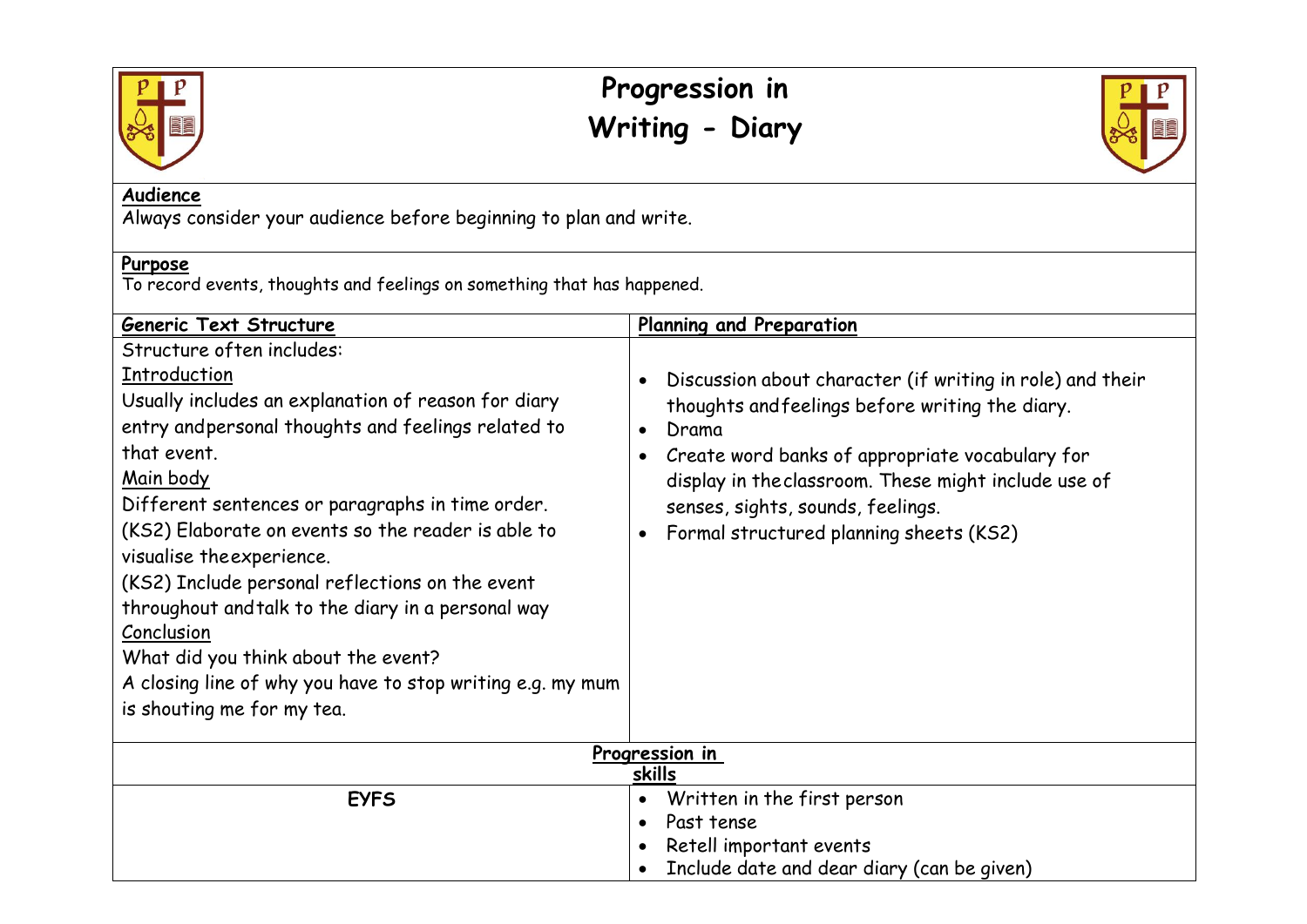| <b>KS1</b><br>As for EYFS<br>plus : | Simple adjectives to describe thoughts/feelings.<br>$\bullet$<br>Time adverbials<br>(Y2) Informal language/chatty style<br>$\bullet$<br>(Y2) Some use of exclamation sentences e.g. What fun we<br>$\bullet$<br>had!<br>Include date at the beginning and 'Dear diary'<br>Suggested text<br><u>layout:</u><br><b>Introduction</b><br>What are you going to tell them<br>about? What did you think about<br>it?<br>Main body<br>Simple sentences of what you did. |
|-------------------------------------|------------------------------------------------------------------------------------------------------------------------------------------------------------------------------------------------------------------------------------------------------------------------------------------------------------------------------------------------------------------------------------------------------------------------------------------------------------------|
|                                     | Conclusion<br>What did you think about the event?<br>A closing line e.g. my mum is shouting me for my tea.<br>Chatty tone:<br>$\bullet$<br>Contracted forms of words e.g. can't won't etc.<br>Questions and exclamations<br>Informal connectives, as in everyday speech, e.g. and/<br>because/so.<br>Can also be used as openers.                                                                                                                                |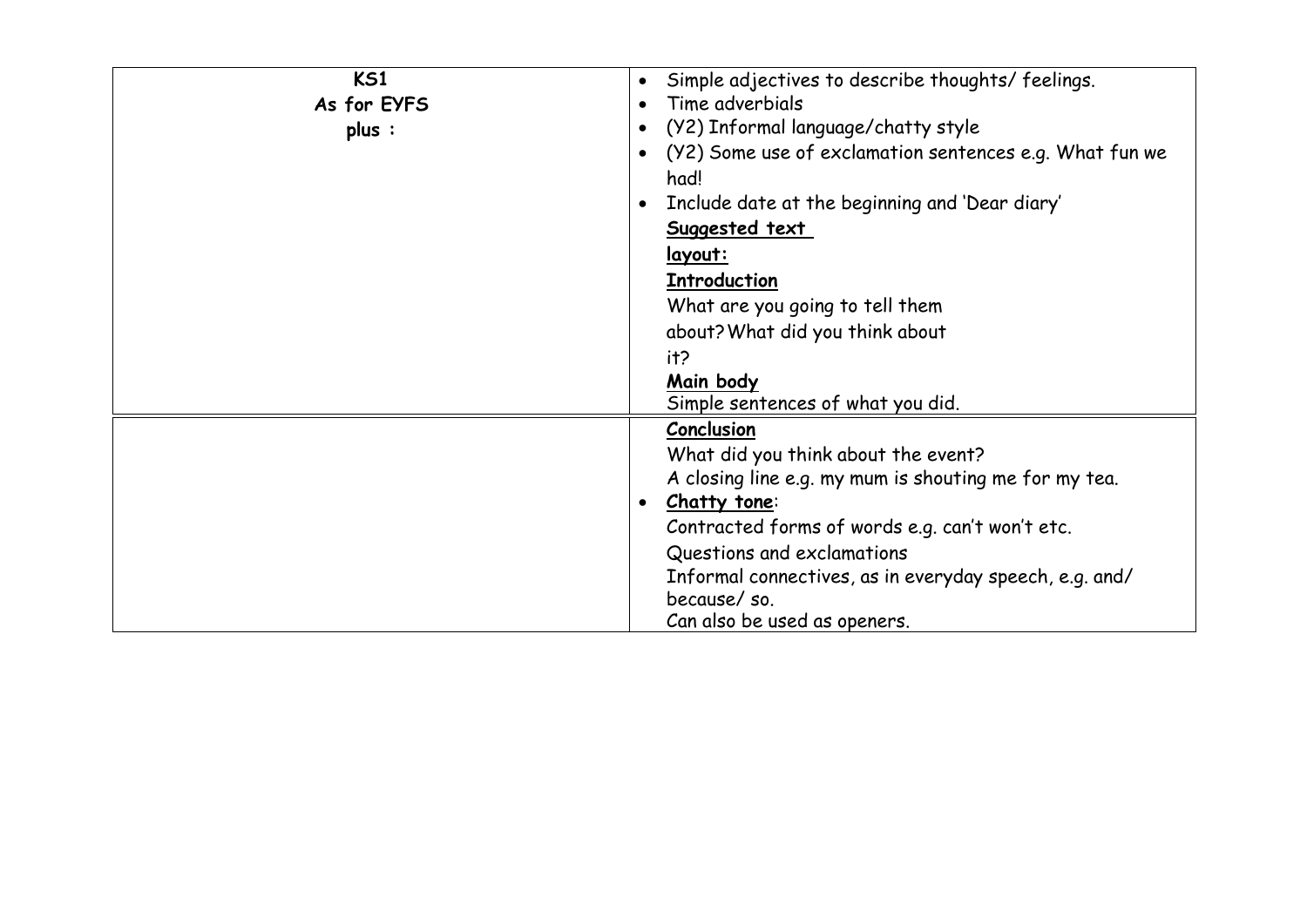| LKS2       | 1st person<br>$\bullet$                                             |
|------------|---------------------------------------------------------------------|
| As for KS1 | Use of 'you' when talking to the diary                              |
| plus:      | Mainly past tense<br>$\bullet$                                      |
|            | Adjectives<br>$\bullet$                                             |
|            | More complex time fronted adverbials e.g. After lunch,<br>$\bullet$ |
|            | Personal, chatty style<br>$\bullet$                                 |
|            | Emotive language<br>$\bullet$                                       |
|            | Facts and opinions<br>$\bullet$                                     |
|            | Include date at the beginning and 'Dear diary'                      |
|            | Rhetorical questions e.g. don't they understand?<br>$\bullet$       |
|            | Paragraphs<br>$\bullet$                                             |
|            | Chatty tone:                                                        |
|            | Lively use of language e.g. 'powerful' verbs, adjectives and        |
|            | adverbs.'Asides' (anecdotes and comments in brackets)               |
|            | Conversational openers e.g. Anyway, / By the way,                   |
|            | /After all                                                          |
|            | Exaggerations (hyperbole)                                           |
|            | Suggested text layout:                                              |
|            | <b>Introduction</b>                                                 |
|            | Why are you writing?                                                |
|            | What are you going to tell them                                     |
|            | about? Thoughts and feelings                                        |
|            | Main body                                                           |
|            | Different paragraphs in time order.                                 |
|            | Conclusion                                                          |
|            | What did you think about the event?                                 |
|            | A closing line of why you have to stop writing e.g. my mum          |
|            | isshouting me for my tea.                                           |
|            | Some present tense when writing about current                       |
|            | thoughts/feelings                                                   |